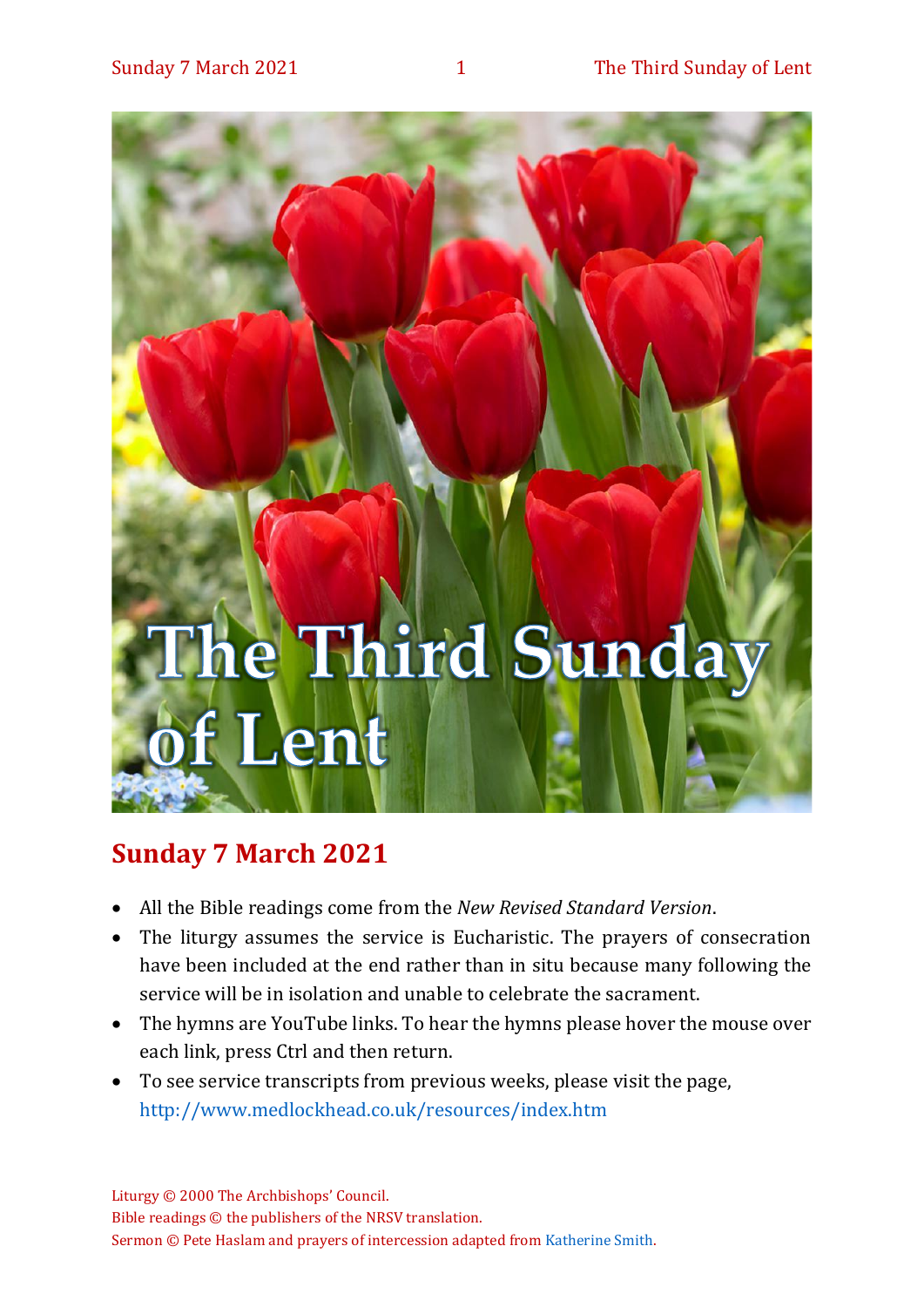# **Introduction and welcome**

HYMN 1 **[All my hope on God is founded](https://www.youtube.com/watch?v=W3LCGh02Vew)** (click on this link to hear the hymn)

# **The Welcome**

In the name of the Father, and of the Son, and of the Holy Spirit

All **Amen.**

The Lord be with you

All **And also with you.**

# **The Preparation**

All **Almighty God,**

**to whom all hearts are open, all desires known, and from whom no secrets are hidden: cleanse the thoughts of our hearts by the inspiration of your Holy Spirit, that we may perfectly love you, and worthily magnify your holy name; through Christ our Lord. Amen.**

Our Lord Jesus Christ said:

The first commandment is this:

'Hear, O Israel, the Lord our God is the only Lord.

You shall love the Lord your God with all your heart,

with all your soul, with all your mind,

and with all your strength.'

And the second is this: 'Love your neighbour as yourself.'

There is no other commandment greater than these.

On these two commandments hang all the law and the prophets.

#### All **Amen. Lord, have mercy.**

The sacrifice of God is a broken spirit; a broken and contrite heart God will not despise. Let us come to the Lord, who is full of compassion, and confess our sins in penitence and faith, firmly resolved to keep God's commandments and to live in love and peace with all.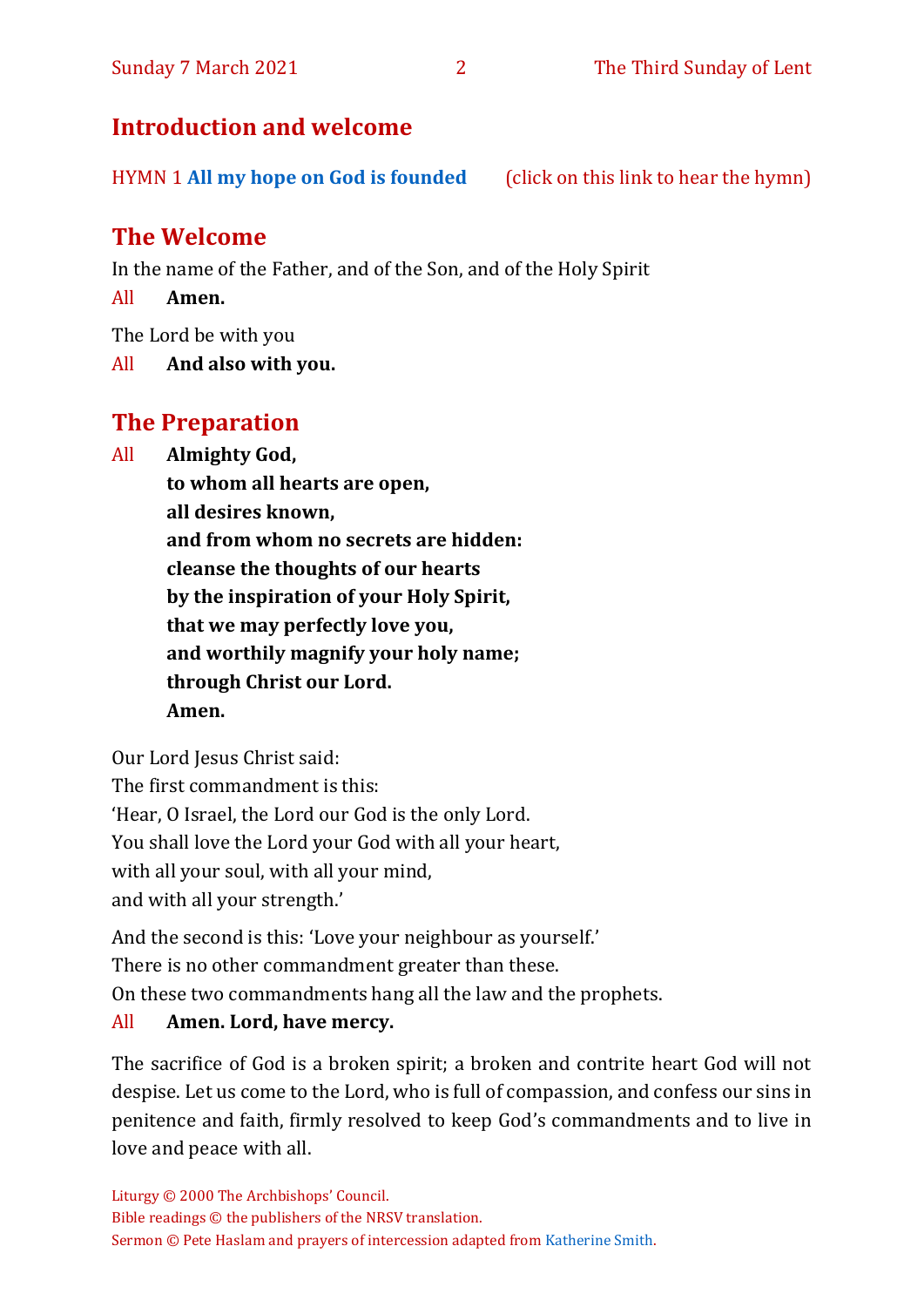All **Almighty God, our heavenly Father, we have sinned against you and against our neighbour in thought and word and deed, through negligence, through weakness, through our own deliberate fault. We are truly sorry and repent of all our sins. For the sake of your Son Jesus Christ, who died for us, forgive us all that is past and grant that we may serve you in newness of life to the glory of your name. Amen.**

Almighty God,

who forgives all who truly repent, have mercy upon you, pardon and deliver you from all your sins, confirm and strengthen you in all goodness, and keep you in life eternal; through Jesus Christ our Lord. All **Amen.**

# **The Gloria**

The Gloria is usually omitted during Lent.

# **The Collect for the Third Sunday of Lent**

Eternal God, give us insight to discern your will for us, to give up what harms us, and to seek the perfection we are promised in Jesus Christ our Lord.

All **Amen.**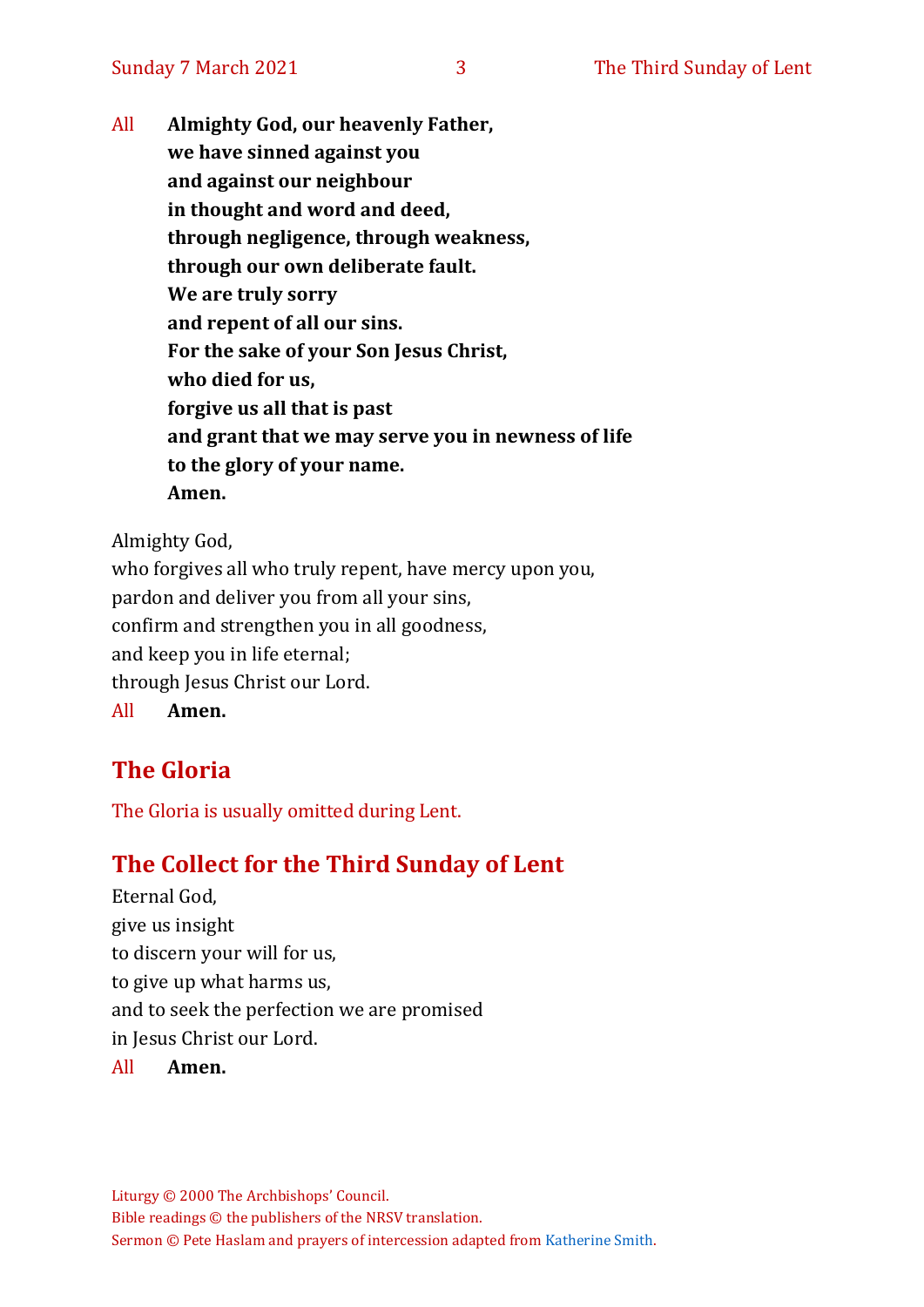# **First reading**

A reading from the Second Book of Moses called Exodus

Then God spoke all these words: I am the Lord your God, who brought you out of the land of Egypt, out of the house of slavery; you shall have no other gods before me. You shall not make for yourself an idol, whether in the form of anything that is in heaven above, or that is on the earth beneath, or that is in the water under the earth. You shall not bow down to them or worship them; for I the Lord your God am a jealous God, punishing children for the iniquity of parents, to the third and the fourth generation of those who reject me, but showing steadfast love to the thousandth generation of those who love me and keep my commandments. You shall not make wrongful use of the name of the Lord your God, for the Lord will not acquit anyone who misuses his name. Remember the sabbath day, and keep it holy. Six days you shall labour and do all your work. But the seventh day is a sabbath to the Lord your God; you shall not do any work—you, your son or your daughter, your male or female slave, your livestock, or the alien resident in your towns. For in six days the Lord made heaven and earth, the sea, and all that is in them, but rested the seventh day; therefore the Lord blessed the sabbath day and consecrated it.

Honour your father and your mother, so that your days may be long in the land that the Lord your God is giving you. You shall not murder. You shall not commit adultery. You shall not steal. You shall not bear false witness against your neighbour. You shall not covet your neighbour's house; you shall not covet your neighbour's wife, or male or female slave, or ox, or donkey, or anything that belongs to your neighbour.

When all the people witnessed the thunder and lightning, the sound of the trumpet, and the mountain smoking, they were afraid and trembled and stood at a distance, and said to Moses, 'You speak to us, and we will listen; but do not let God speak to us, or we will die.' Moses said to the people, 'Do not be afraid; for God has come only to test you and to put the fear of him upon you so that you do not sin.' *Exodus 20:1–20*

This is the Word of the Lord

All **Thanks be to God.**

# **Second reading**

A reading from St Paul's First Letter to the Corinthians

For the message about the cross is foolishness to those who are perishing, but to us who are being saved it is the power of God. For it is written, 'I will destroy the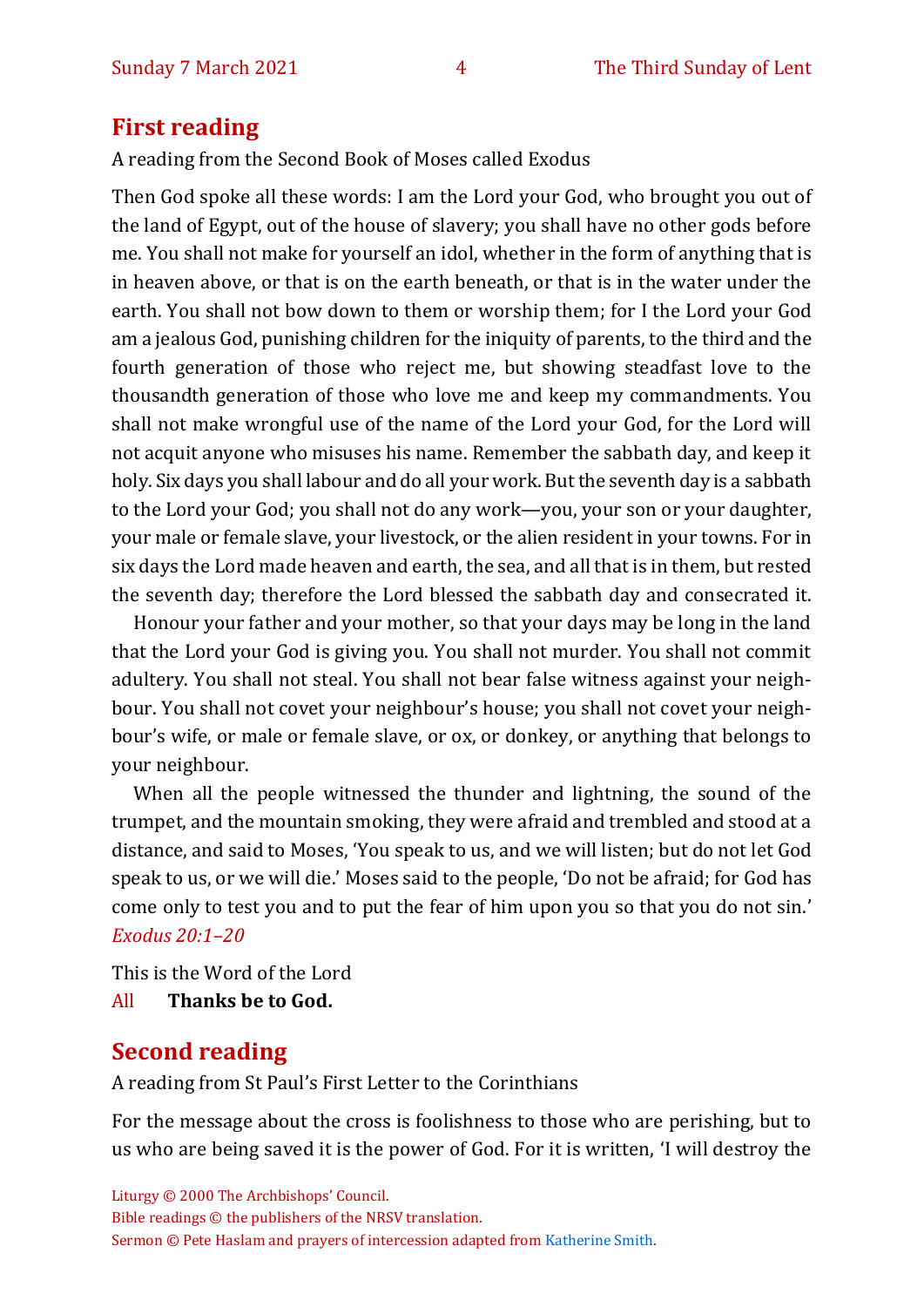wisdom of the wise, and the discernment of the discerning I will thwart.' Where is the one who is wise? Where is the scribe? Where is the debater of this age? Has not God made foolish the wisdom of the world? For since, in the wisdom of God, the world did not know God through wisdom, God decided, through the foolishness of our proclamation, to save those who believe. For Jews demand signs and Greeks desire wisdom, but we proclaim Christ crucified, a stumbling block to Jews and foolishness to Gentiles, but to those who are the called, both Jews and Greeks, Christ the power of God and the wisdom of God. For God's foolishness is wiser than human wisdom, and God's weakness is stronger than human strength. Consider your own call, brothers and sisters: not many of you were wise by human standards, not many were powerful, not many were of noble birth. But God chose what is foolish in the world to shame the wise; God chose what is weak in the world to shame the strong; God chose what is low and despised in the world, things that are not, to reduce to nothing things that are, so that no one might boast in the presence of God. He is the source of your life in Christ Jesus, who became for us wisdom from God, and righteousness and sanctification and redemption, in order that, as it is written, 'Let the one who boasts, boast in the Lord.' *1 Corinthians 1:18–31*

This is the Word of the Lord

#### All **Thanks be to God.**

# HYMN 2 **[Create in me a clean heart O Lord](https://www.youtube.com/watch?v=mM7UAM0xsN4)** (click on this link to hear the hymn)

# **Gospel reading**

Hear the Gospel of our Lord Jesus Christ according to John

#### All **Glory to you O Lord.**

The Passover of the Jews was near, and Jesus went up to Jerusalem. In the temple he found people selling cattle, sheep, and doves, and the money changers seated at their tables. Making a whip of cords, he drove all of them out of the temple, both the sheep and the cattle. He also poured out the coins of the money changers and overturned their tables. He told those who were selling the doves, 'Take these things out of here! Stop making my Father's house a marketplace!' His disciples remembered that it was written, 'Zeal for your house will consume me.' The Jews then said to him, 'What sign can you show us for doing this?' Jesus answered them, 'Destroy this temple, and in three days I will raise it up.' The Jews then said, 'This temple has been under construction for forty-six years, and will you raise it up in three days?' But he was speaking of the temple of his body. After he was raised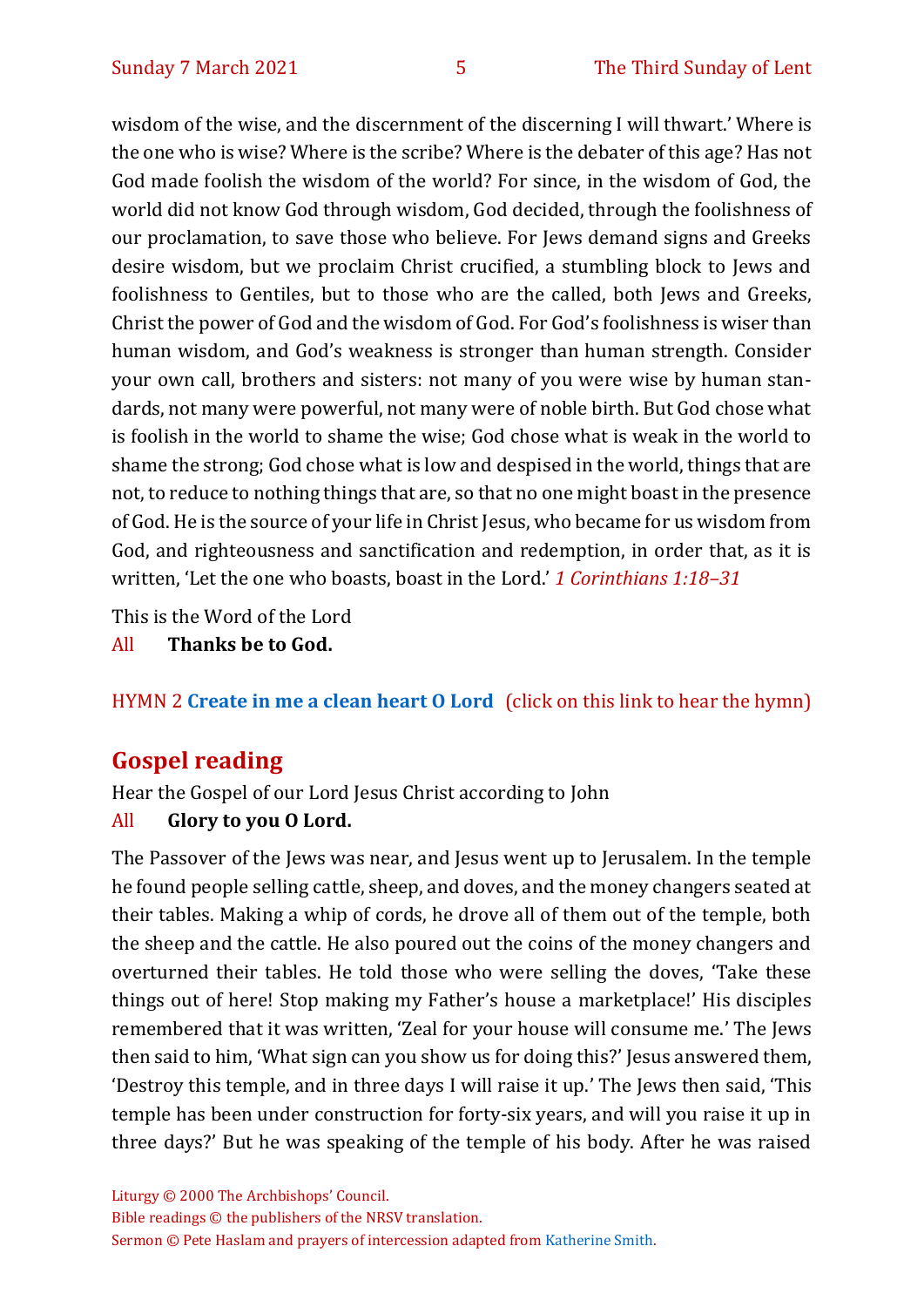from the dead, his disciples remembered that he had said this; and they believed the scripture and the word that Jesus had spoken.

When he was in Jerusalem during the Passover festival, many believed in his name because they saw the signs that he was doing. But Jesus on his part would not entrust himself to them, because he knew all people and needed no one to testify about anyone; for he himself knew what was in everyone. *John 2:13–25*

This is the Gospel of the Lord

All **Praise to you O Christ.** 

#### **Sermon**

After Jesus performed His first miracle at the wedding in Cana, He travelled with His disciples and family to Capernaum, located about 15 miles away. After a few days there, Jesus went south to Jerusalem for the Passover, another 80 miles away.

In today's Gospel passage, John writes that we will see a side of Jesus that we usually don't see. We often think of the meek and lowly Jesus and rarely think of the Jesus who was consumed with passion over the desecration of the Name of His Heavenly Father.

Passover was the most important of the three great religious feasts. By the time of Christ, it had become a major spring festival. To prepare for Passover, they would repair the roads for the great influx of people and whitewash the tombs so nobody would accidentally touch them and defile themselves. Homes would be cleaned, cooking utensils washed, and the house was searched to make sure no leaven was found. Those living in Jerusalem were expected to put up guests, so they thoroughly cleaned their houses. People in Jerusalem usually dressed up in their best clothes, as if they were getting ready for a journey.

It was a time when the Jews celebrated their deliverance from bondage in Egypt. Jews from all over would come to the Temple in Jerusalem to present their offerings of a sheep, ox or dove. The animals would be sacrificed in the Temple. The fat would be burned, and the blood would be offered on the altar. The meat would be taken home, and roasted, and eaten by the family. It was at this time that they could pay the temple tax of a silver half-shekel coin. 'Passover' was a special time of worship both in the Temple, and in the family. Families would observe the Passover Meal, which three years later Jesus would eat with His Disciples just before His crucifixion.

Jerusalem was bustling with activity and excitement. Passover was the biggest event of the year. Jesus went into the Temple, and saw merchants selling oxen, sheep and doves. It was inconvenient for many people to bring them with them on their journey to Jerusalem, so they just bought their sacrificial animal in Jerusalem.

Liturgy © 2000 The Archbishops' Council.

Bible readings © the publishers of the NRSV translation.

Sermon © Pete Haslam and prayers of intercession adapted fro[m Katherine Smith.](https://www.katharinesmith.org.uk/common-worship-lectionary/year-a-lent/sermon-and-intercessions-for-the-third-sunday-of-lent-year-a-john-45-42-jesus-said-the-water-i-will-give-will-become-in-them-a-spring-of-water-gushing-up-to-eternal-life/)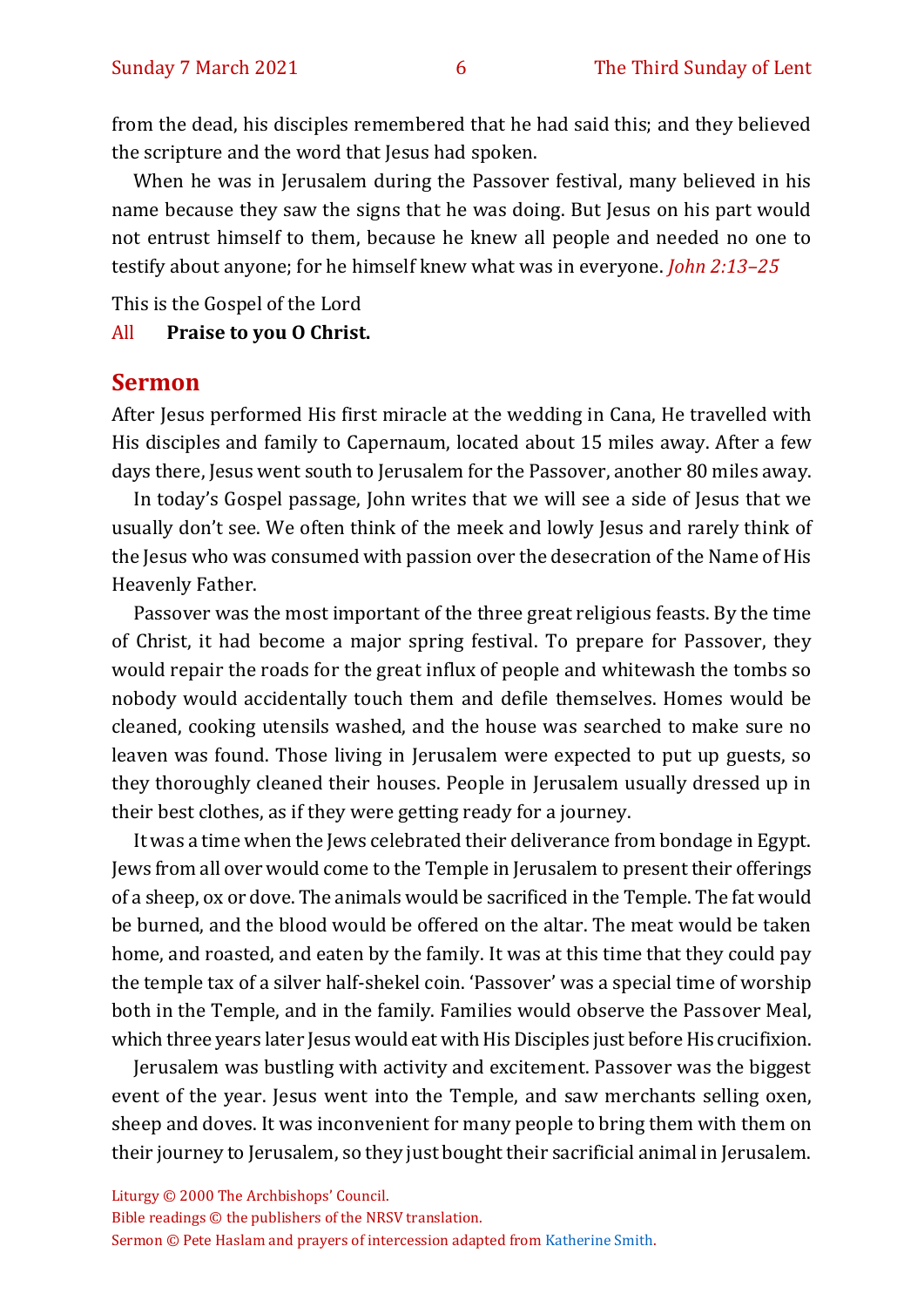Jesus also saw the money changers, whose job it was to exchange the money that the people brought for the special silver half-shekel for the Temple tax. The people couldn't use just any coin for the Temple tax. People came from all over the world, and some of the coins had the impression of heathen gods or Caesar. It was considered blasphemy to offer a coin with the image of a heathen, for the service of God's Temple. The money changers would exchange their coins for the Temple coin. The Temple had therefore become a one-stop shopping centre similar to spindles or the Arndale centre everything in one place.

There were four courts in the Temple: the Court of the Priests, the Court of the Jews, the Court of the Women and the Court of the Gentiles. This last was outside the others. It was the large open area that had been turned into a shopping mall.

So when Jesus comes to the Temple, He saw the booths set up for the merchants and the money-changers. The marketplace had moved into the Temple area, and the Temple of God has been dishonoured. Instead of worship, prayer, and praise, Jesus found a feeding frenzy of corruption and greed.

So what was possibly happening? Annas, the High Priest had sold franchises for the concession stands to the various merchants and money changers. The merchants were charging inflated prices for the oxen, sheep and doves. He was making a killing!

If you brought your own ox, sheep, or dove, the priests would tell them it was unclean, so they had to purchase one of the merchant's 'clean' animals. They would then sell your 'unclean' animal to someone else as a 'clean' animal. The money changers would cheat the people by charging an unfair exchange rate for their foreign coins.

Jesus saw greed, corruption, and wickedness being carried out right there in the Temple of God, in the Court of the Gentiles. This was a place set aside for those who were not born Jewish but had converted to Judaism. And Jesus was appalled.

But Jesus didn't suddenly 'lose it'. He didn't fly off the handle. While He was walking around, observing the chaos, He probably picked up some of the leather cords that were laying around … used to tie up the animals. While He was walking, He must have been tying them together into a small whip. Jesus was hearing all the commotion … the arguing over the exchange rate … the bargaining over the price of the animals … the anger voices of those who were being cheated. He would be smelling the stench of the livestock market, stepping over the manure, sidestepping the paths of the oxen and sheep. Then Jesus would have watched the greed of the merchants and the cheating, profiteering, circus-like atmosphere.

Jesus got *angry*. This wasn't the way God's house was supposed to be treated.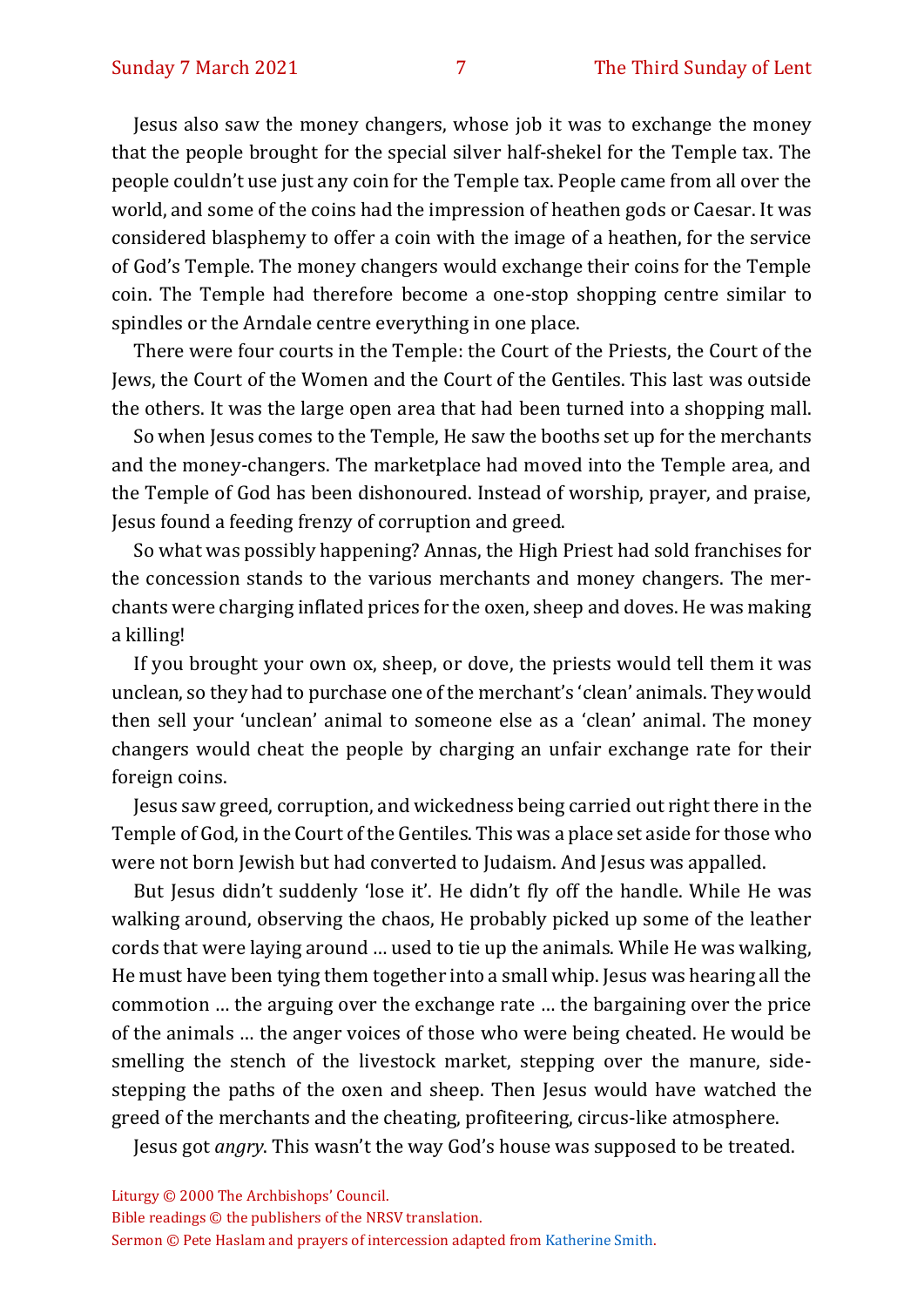I sometimes wonder what God thinks of His Church in the 21st Century. Have WE gotten off the path that He wanted us to follow? Are we just going through the motions of worship? Have *we* lost focus on true worship of our Heavenly Father?

How would we feel if when we came to Church and someone was talking on their mobile phone during the whole service? Or hearing whispering from the pew nearby. Or someone else bringing their lap-top computer and was working away. Jesus saw their attitude and actions and He sees ours. Our attitude toward the house of God reflects our attitude toward God. We need to be undistracted in our worship of God. I realise that there will always be some natural distractions. Most of these can't be helped. Babies will cry, children will wiggle, people might need to use the restrooms, and books will fall to the floor. But we need to be sensitive about being a distraction from the worship of God.

When Jesus cleansed the Temple, He was showing the religious leaders that He was truly the Messiah sent from God. His zeal was eating Him up: He had a *passion*  for the things of God. Then the Jewish religious leaders wanted to know: 'Who do you think you are to be doing this?' They understood that Jesus was claiming to be the Messiah when He called the Temple 'My Father's house'. 'It took them 46 years to build the temple … no way were they going to tear it down. And, even if they did, how could Jesus build it back up in just 3 days? They thought that this was ludicrous. Now Jesus was talking about His body which they would destroy but which God would raise 3 days later. They had desecrated God's Temple And yet God would raise up a new meeting place for worship … centred on Jesus. With the resurrection of Jesus, God raised up a new Temple in just 3 days.

And nobody got it! Until after the resurrection. 'So, this is what Jesus meant!' It's ironic that the Disciples didn't remember what Jesus said until *after* the resurrection. However, the religious leaders remembered it *before*. Think of Matthew 27:63, 'Sir, we remember that that deceiver said, while he was yet alive, after three days I will rise again.'

Jesus wants a clean temple. And He's not just talking about our Church building. Jesus was talking about His 'body: 'You and I, as Christians, are part of the 'body' … the 'body of Christ'. Romans 12:5 says, 'We, who are many, are one body in Christ, and individually member's one of another.' Jesus is walking through His 'temple' every day … looking at the 'body' of believers. What does He see? Does His 'body', His 'temple', need cleansing … *again*? Is there something in our lives that is defiling God's 'temple'? Is there something that Jesus needs to drive out of our hearts … something that's standing between us and our worship of holy God? Only we can answer that. And only Jesus can cleanse.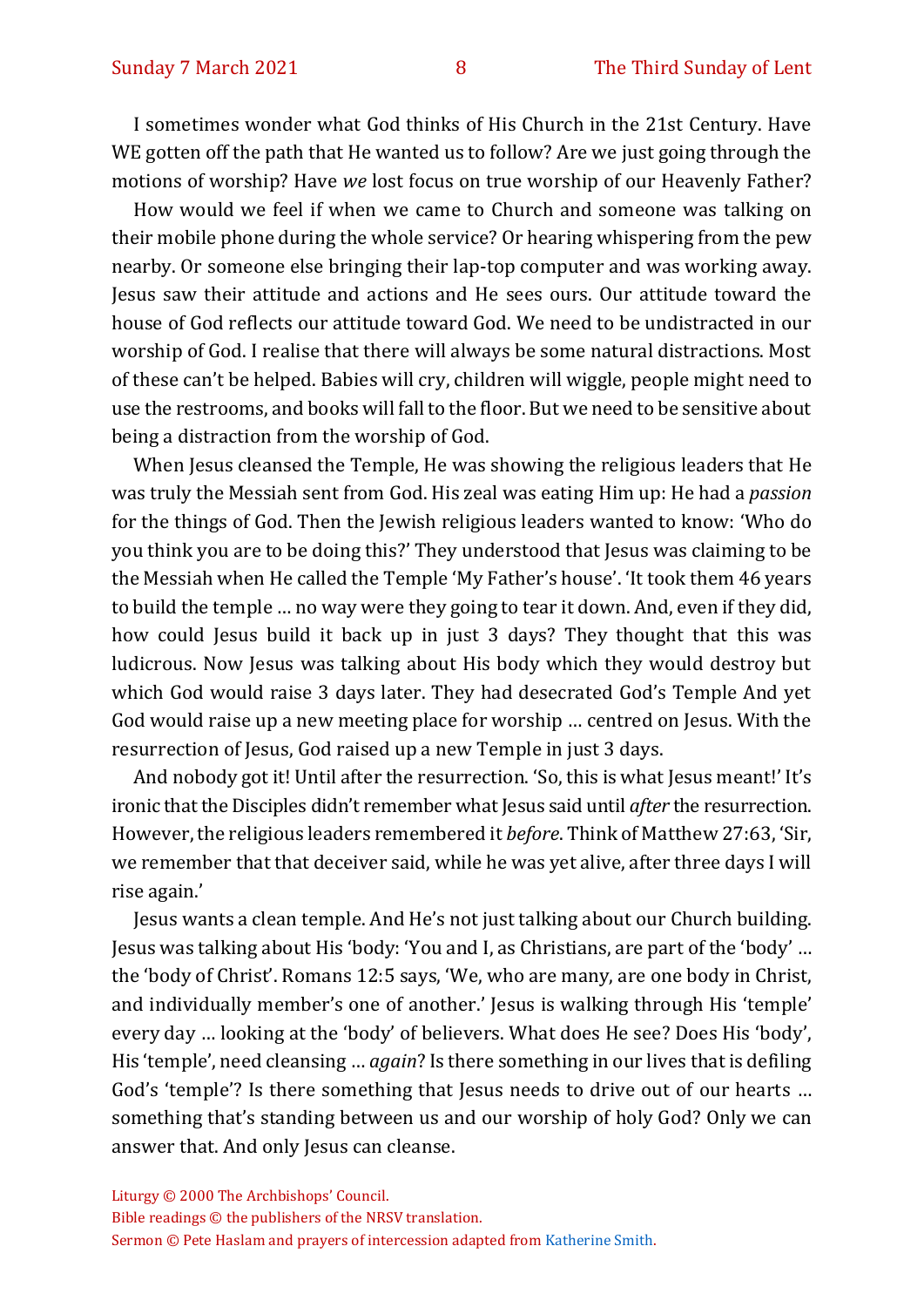'God doesn't want a dirty douse'. God won't fill a dirty vessel. God won't use a dirty vessel. We can't worship God in a dirty 'temple'.

If we've got dirt that needs to be swept away from our Christian lives then only Jesus can make us clean. I urge all of us at some point this week to pray along with David, in Psalm 51:10, 'Create in me a clean heart, O God; and renew a right spirit within me.' Because 'God doesn't want a dirty house'. Amen.

# **The Creed**

Do you believe and trust in God the Father, the source of all being and life, the one for whom we exist? All **We believe and trust in him.**

Do you believe and trust in God the Son, who took our human nature, died for us and rose again?

#### All **We believe and trust in him.**

Do you believe and trust in God the Holy Spirit, who gives life to the people of God and makes Christ known in the world?

All **We believe and trust in him.**

This is the faith of the Church.

All **This is our faith. We believe and trust in one God, Father, Son and Holy Spirit. Amen.**

#### **Prayers of intercession**

Holy Father, we pray that you will pour out the living water of your Spirit upon your Church in the world. Give us the humility and courage to seek unity where we are divided. Give us the grace to exclude no-one from fellowship because we disapprove of their way of life or the expression of their faith. Remind us always that it is only through your gracious love that we can find peace with you.

Lord in your mercy

#### All **hear our prayer**.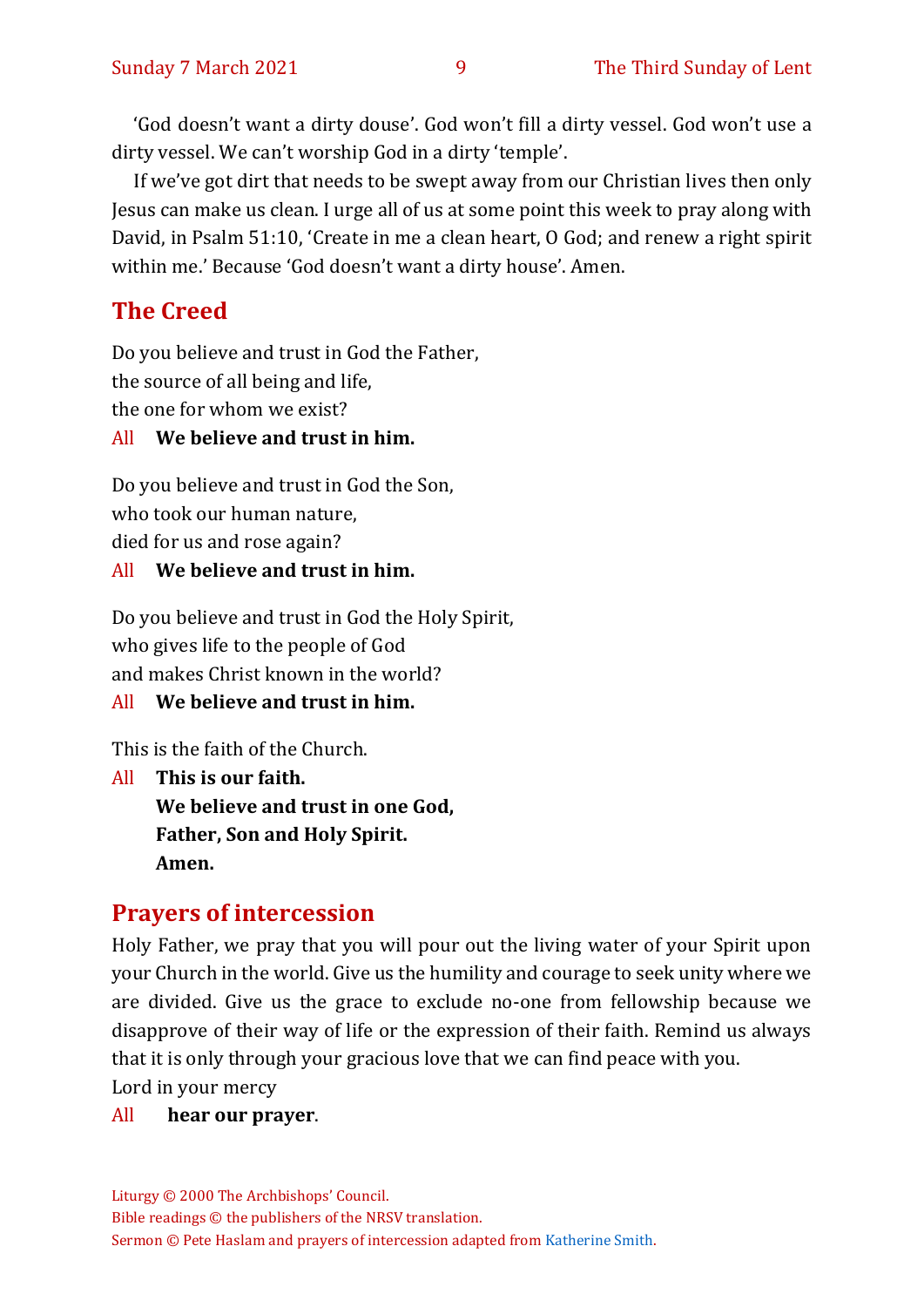Holy Father we pray that you will pour out the living water of your Spirit upon the nations of the world. Help us to find new non-violent ways of seeking peace and reconciliation. Give grace, wisdom and insight to the powerful that they may surrender some of their power; to the rich that they may surrender some of their wealth; and to those who express hatred and prejudice through violence to learn that there are better ways to be.

Lord in your mercy

#### All **hear our prayer**.

Holy Father we pray that you will pour out the living water of your Spirit upon our communities and our families. Help us to allow that living water to flow through us enabling us to reach out to those around us. Help us not to be afraid to show kindness to strangers or to stand alongside those on the edges of our society. Give to us the Spirit that was in Jesus, drawing people to him and uniting them in their common experience of his compassion and love.

Lord in your mercy

#### All **hear our prayer**.

Holy Father we pray that you will pour out the living water of your Spirit on all who are in need. We pray for those who face any pain, fear, loneliness, depression or anxiety. Let them find in you refreshment, hope and comfort for their spirit and the peace of mind that comes with the assurance of your presence alongside them. Lord in your mercy

#### All **hear our prayer**.

Merciful Father,

All **accept these prayers for the sake of your Son, our Saviour Jesus Christ. Amen.**

# **The peace**

Since we are justified by faith, we have peace with God through our Lord Jesus Christ, who has given us access to his grace.

The peace of the Lord be always with you,

#### All **And also with you.**

HYMN 3 **[Amazing love](https://www.youtube.com/watch?v=ItR0E1lg7lY)** (please click on this link to hear the hymn)

#### The liturgy of the Communion Service appears below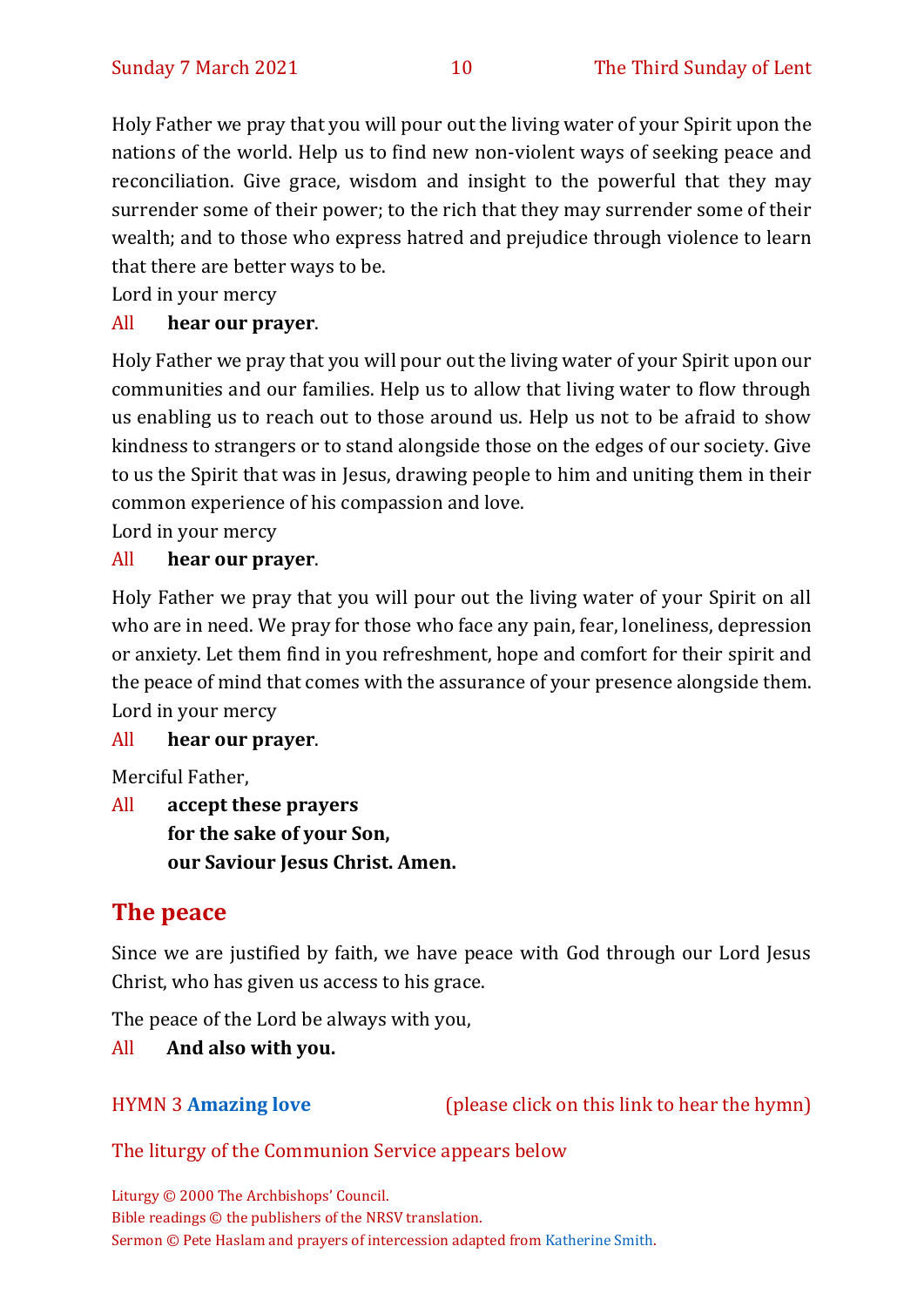# The Dismissal

Christ give you grace to grow in holiness, to deny yourselves, take up your cross, and follow him; and the blessing of God the Almighty: Father, Son, and Holy Spirit, be with you now and remain with you always. All **Amen.**

HYMN 4 **[10,000 reasons](https://www.youtube.com/watch?v=xsNDxIBVEx8)** (please click on this link to hear the hymn)

Go in peace to love and serve the Lord.

All **In the name of Christ. Amen.**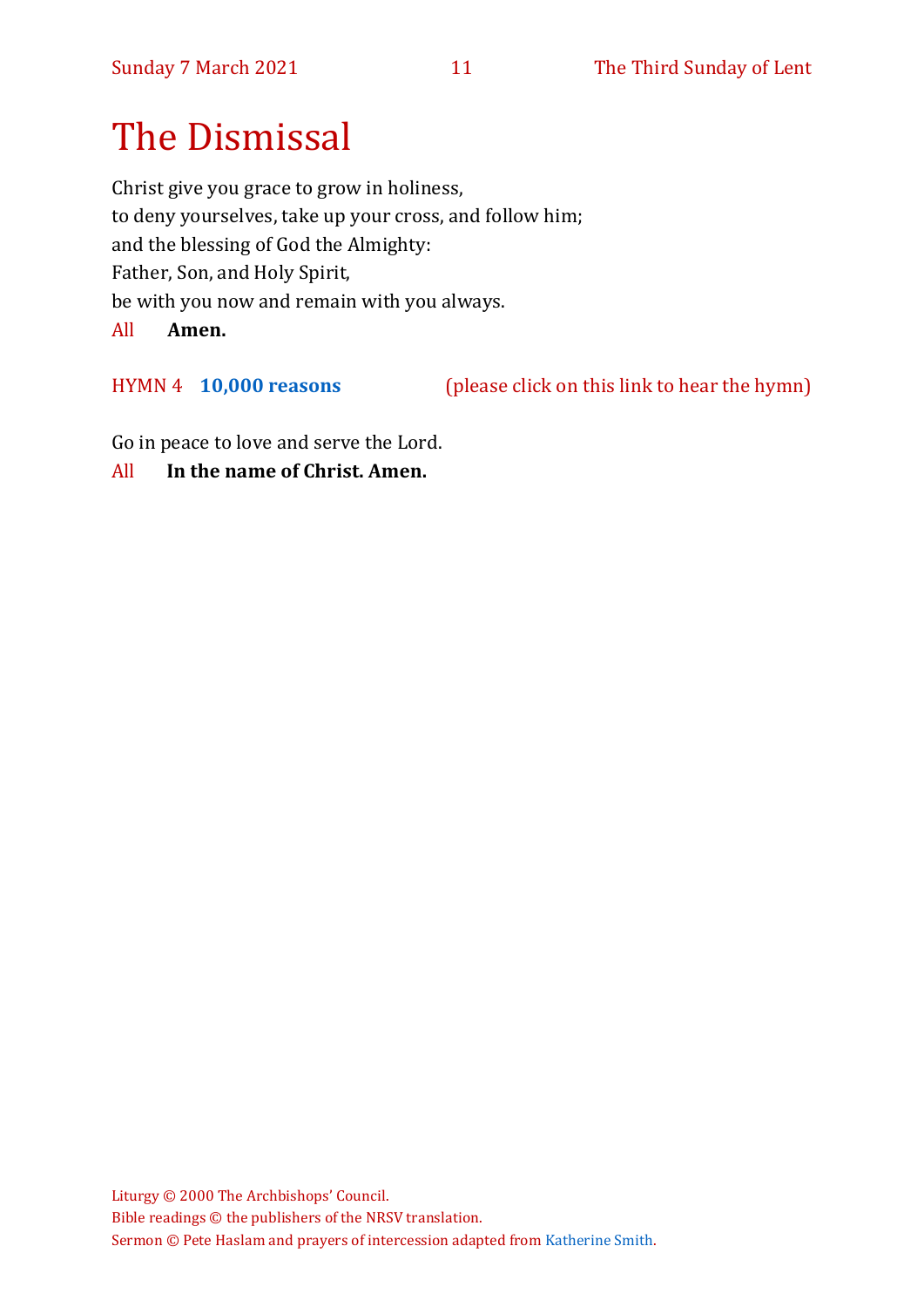# The Liturgy of the Sacrament

# Eucharistic Prayer (prayer E)

The Lord be with you

### All **and also with you.**

Lift up your hearts.

#### All **We lift them to the Lord.**

Let us give thanks to the Lord our God.

#### All **It is right to give thanks and praise.**

Father, you made the world and love your creation. You gave your Son Jesus Christ to be our Saviour. His dying and rising have set us free from sin and death. And so we gladly thank you, with saints and angels praising you, and saying,

All **Holy, holy, holy Lord, God of power and might, heaven and earth are full of your glory. Hosanna in the highest. Blessed is he who comes in the name of the Lord. Hosanna in the highest.**

We praise and bless you, loving Father, through Jesus Christ, our Lord; and as we obey his command, send your Holy Spirit, that broken bread and wine outpoured may be for us the body and blood of your dear Son.

On the night before he died he had supper with his friends and, taking bread, he praised you. He broke the bread, gave it to them and said: Take, eat; this is my body which is given for you; do this in remembrance of me.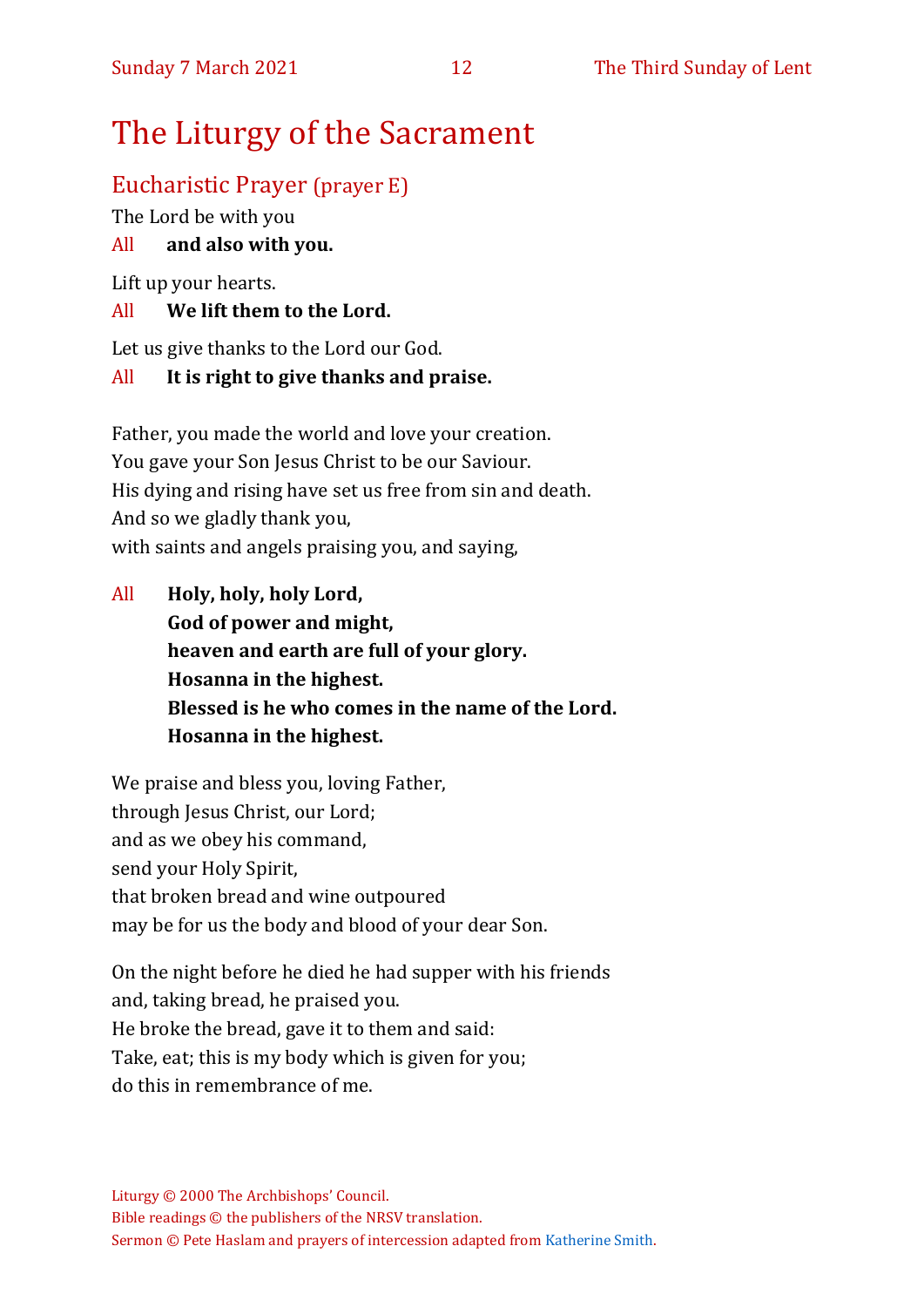When supper was ended he took the cup of wine. Again he praised you, gave it to them and said: Drink this, all of you; this is my blood of the new covenant, which is shed for you and for many for the forgiveness of sins. Do this, as often as you drink it, in remembrance of me.

So, Father, we remember all that Jesus did, in him we plead with confidence his sacrifice made once for all upon the cross.

Bringing before you the bread of life and cup of salvation, we proclaim his death and resurrection until he comes in glory.

Great is the mystery of faith:

# All **Christ has died. Christ is risen. Christ will come again.**

Lord of all life, help us to work together for that day when your kingdom comes and justice and mercy will be seen in all the earth.

Look with favour on your people, gather us in your loving arms and bring us with all the saints to feast at your table in heaven.

Through Christ, and with Christ, and in Christ, in the unity of the Holy Spirit, all honour and glory are yours, O loving Father, for ever and ever.

All **Amen.**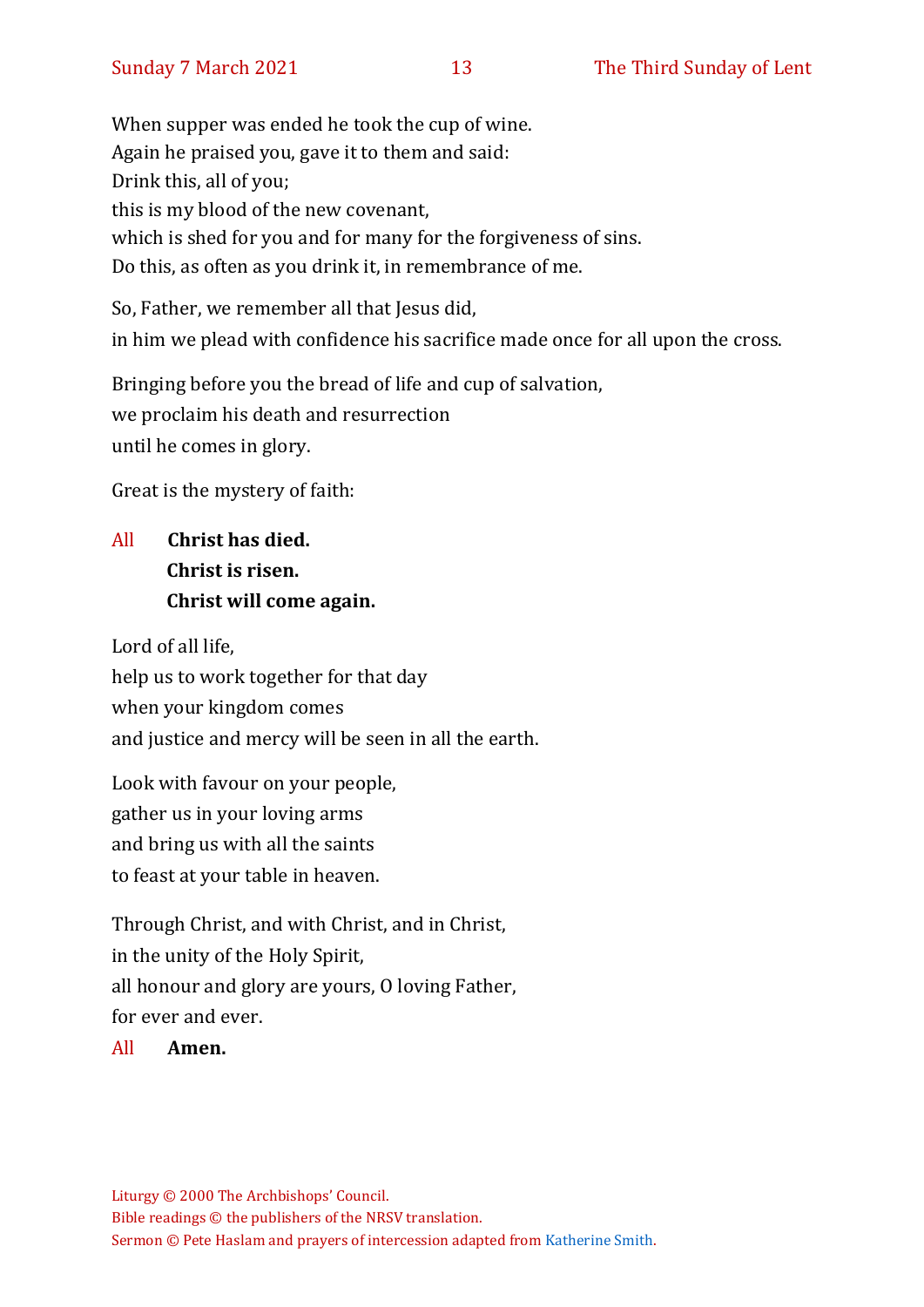# The Lord's Prayer

As our Saviour taught us, so we pray

All **Our Father in heaven, hallowed be your name, your kingdom come, your will be done, on earth as in heaven. Give us today our daily bread. Forgive us our sins as we forgive those who sin against us. Lead us not into temptation but deliver us from evil. For the kingdom, the power,** 

**and the glory are yours now and for ever. Amen.**

# Breaking of the Bread

We break this bread to share in the body of Christ.

- All **Though we are many, we are one body, because we all share in one bread.**
- All **Lamb of God,**

**you take away the sin of the world, have mercy on us.**

**Lamb of God, you take away the sin of the world, have mercy on us.**

**Lamb of God, you take away the sin of the world, grant us peace.**

Draw near with faith. Receive the body of our Lord Jesus Christ which he gave for you, and his blood which he shed for you. Eat and drink in remembrance that he died for you, and feed on him in your hearts by faith with thanksgiving.